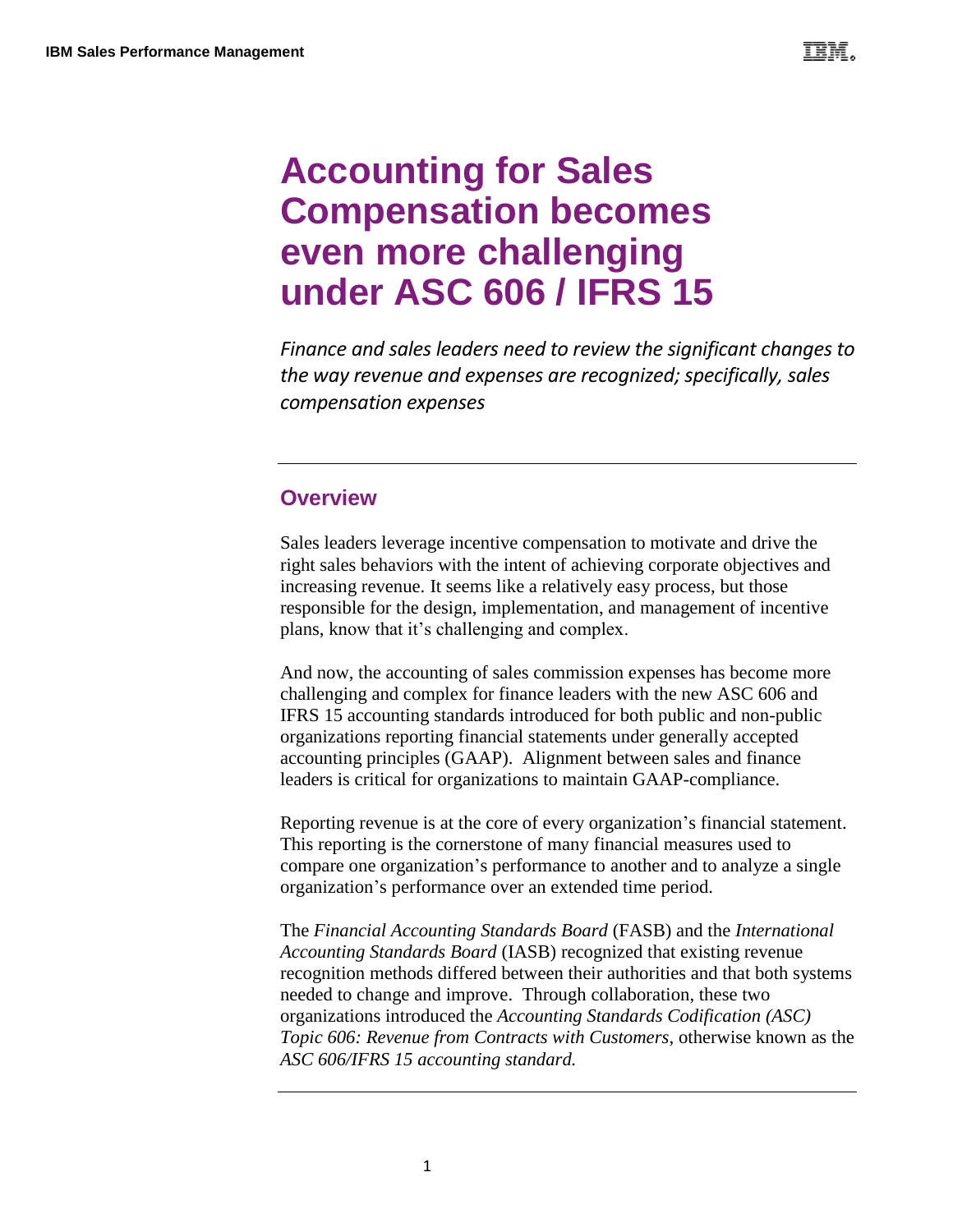# **The need for compliance for recognizing revenue**

In the past, there have been significant differences between the way revenue has been financially reported by organizations in the U.S. and internationally with different accounting standards and processes throughout the globe.

In the U.S., the Financial Accounting Standards Board (FASB) supported GAAP rules that did not provide an accurate comparison with the International Accounting Standards Board (IASB) and the IFRS 15 accounting standards. By FASB changing the GAAP rules to support the IASB and IFRS 15 accounting standards, a baseline compliance has been created at an international level.

With one common standard at an international level, sales and finance leaders can compare one organization's performance to another and analyze a single organization's performance over time; globally.

# **What are the ASC 606 and IFRS 15 Accounting Standards?**

ASC 606 and IFRS 15 accounting standards bring international alignment on how organizations will recognize revenue from contracts with customers including the process of contracts, pricing, quotes, orders, and finally revenue recognition – a complete end-toend process.

#### *ASC 606: Revenue from Contracts with*

*Customers* is a U.S. based rule that was issued by the Financial Accounting Standards Board (FASB) and is responsible for maintaining the U.S. standard accounting, Generally Accepted Accounting Principles (GAAP). Whether you are a public or private organization, it's typically best practice to follow GAAP standards however; only public organizations are required to adhere to GAAP standards.

*The IFRS 15 was introduced by an organization entitled the International Accounting Standards Board (IASB)* which works to standardize accounting rules across dozens of other countries outside the U.S.

The FASB and IASB work together. The IASB is issuing IFRS 15, which is essentially the same rule as ASC 606, given that these changes in accounting standards will have global implications.

## **What is changing and why is it adding complexity for sales and finance leaders?**

ASC 606 has significant changes to the way revenue and expenses are recognized by sales and finance leaders. When recognizing revenue, there are multiple considerations and factors that may have an impact to the financial reporting of revenue.

For example, throughout the lifecycle of a sale – the sale may be based on a transactional or subscription model (i.e. monthly payments versus an up-front expense), bundling of products and/or services, termination clauses and fees, discounts and rebates, product warranties, shipping expenses, etc.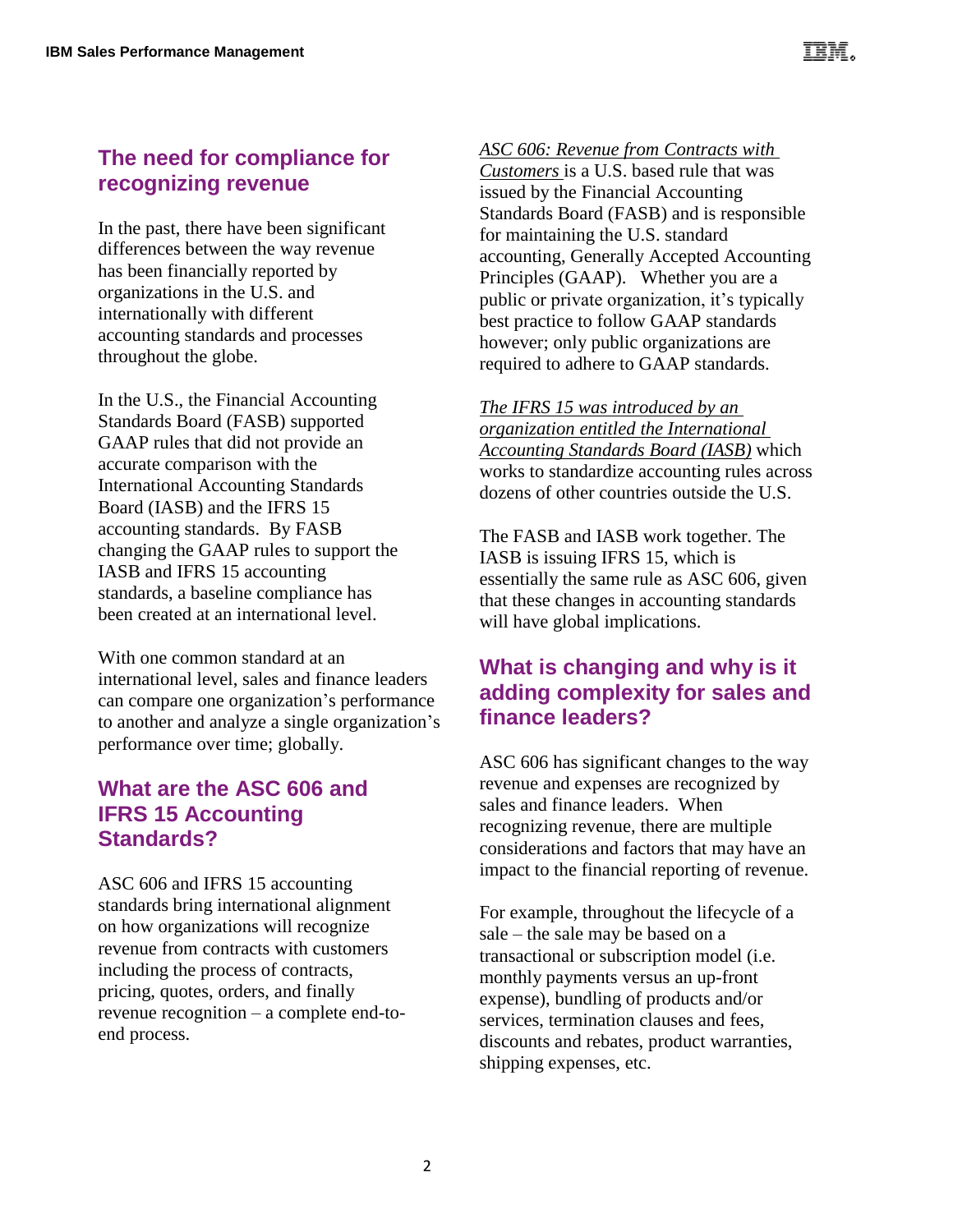If an organization processes millions of transactions each month, resulting in billions of dollars in revenue, it quickly becomes obvious how the countless arrangements will impact revenue recognition and add complexity for financial reporting.

In the end, the rules on revenue recognition both in the U.S. and internationally have not been consistent and resilient in the past. With the FASB and the IASB coming together, the ASC 606/IFRS 15 will bring global standardization for revenue recognition for organizations financial and revenue reporting.

## **Accounting for Sales Compensation: The incremental cost of obtaining a contract**

As part of the ASC 606, there is a section that outlines a principle that requires companies to match expenses to revenue; subtopic 340-40. Subtopic 340-40 is also referred to as, "*the incremental cost of obtaining a contract*".

Sales and finance leaders will want to review subtopic 340-40 together as it will change how they account for incremental cost of obtaining a contract including sales compensation and other related expenses.

ASC 606: Subtopic 340-40 or the Incremental Costs of Obtaining a Contract, includes the following:

**340-40-25-1:** An entity shall recognize as an asset the incremental costs of obtaining a contract with a customer if the entity expects to recover those costs.

**340-40-25-2:** The incremental costs of obtaining a contract are those costs that an entity incurs to obtain a contract with a customer that it would not have incurred if the contract not been obtained (for example, a sales commission).

**340-40-25-3:** Costs to obtain a contract that would have been incurred regardless of what the contract was obtained shall be recognized as an expense when incurred, unless those costs are explicitly chargeable to the customer regardless of whether the contract is obtained.

**340-40-25-4:** As a practical expedient, an entity many recognize the incremental costs of obtaining a contract as an expense when incurred if the amortization period of the asset the entity otherwise would have recognized is one year or less.

ASC 606: Subtopic 340-40 describes how organizations will be required to handle the financial reporting of the incentive compensation expenses from the sales team.

# **Are organizations prepared for accounting for sales compensation under ASC 606?**

Unfortunately, the majority of organizations have not sufficiently prepared for the accounting of sales compensation under the ASC 606 accounting standards.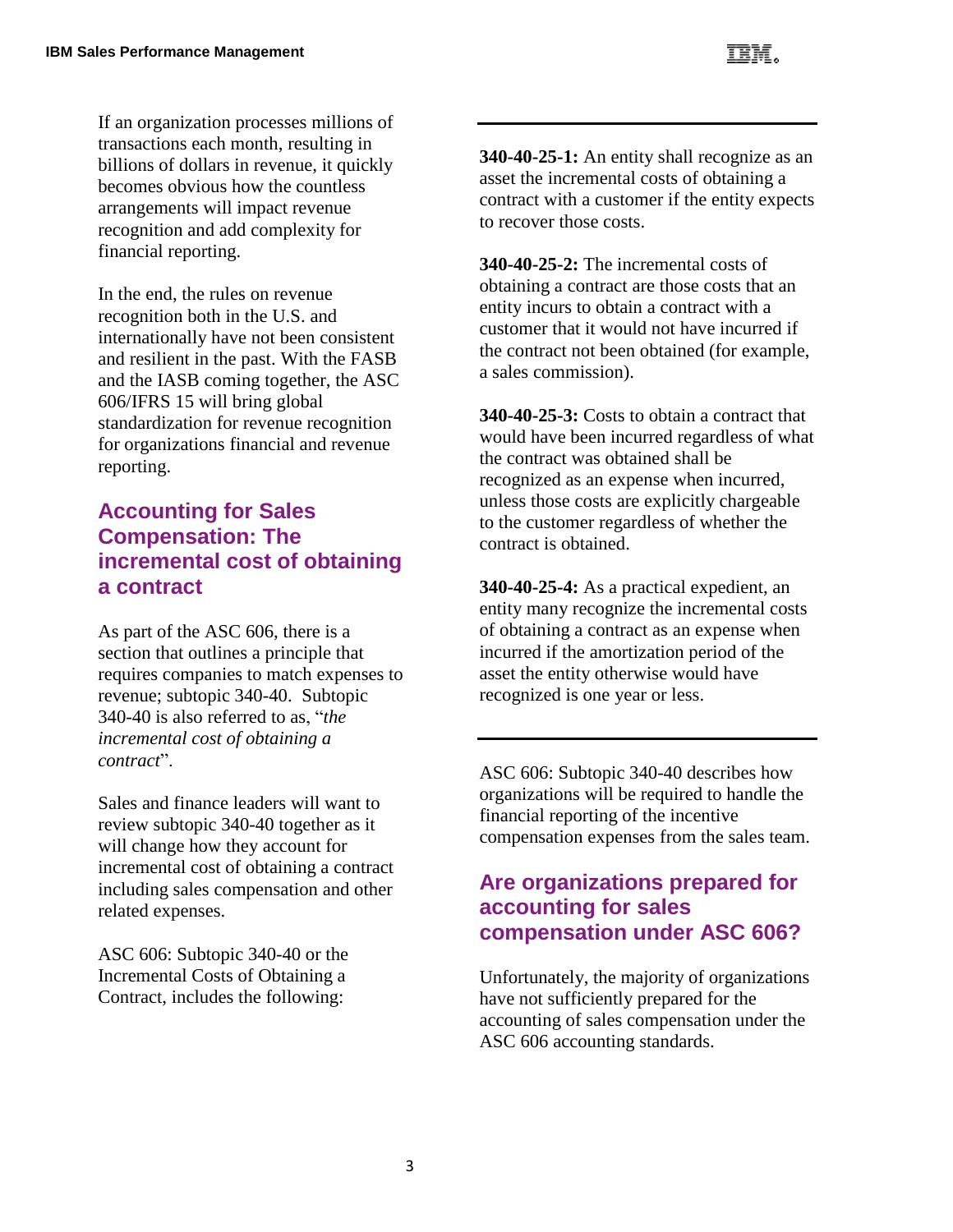Most organizations are underestimating the effort and necessary analysis of their sales compensation plans and sales data and are unable to claim readiness.

They consider the ASC 606: Subtopic 340-40 or Incremental Costs of Obtaining a Contract to be a small consideration of the new revenue recognition standard overall however; it is imperative to consider the implications related to paying compensation and accounting for compensation expenses.

# **The ASC 606 Compliance will take effect on December 15, 2017**

The new revenue recognition standards will take effect on December 15, 2017 and organizations must implement and adopt these accounting standards and financial reporting for the 2018/2019 fiscal period.

In addition, organizations are expected to provide financial reporting statements to compare retroactively against the prior two years using the new accounting standards. This will be a significant challenge for some organizations that will require many sales and finance leaders to revisit their incentive compensation plans and payouts for 2016 and 2017.

# **IBM Sales Performance Management (SPM) helps organizations stay compliant with the ASC 606 accounting standards**

Ensuring that the organization is adopting the ASC 606 accounting standards introduces a challenge for finance leaders, and sales and compensation leaders have an opportunity to rise to this challenge and become 'heroes' to finance.

Sales and compensation leaders are the individuals who will need to calculate and provide accurate compensation information to finance who in turn will be responsible for the financial reports and statements that show the organization is in GAAPcompliance.

IBM Sales Performance Management (SPM) can automate the end-to-end process from consuming the correct data, calculating and segmenting the compensation results, to publishing accurate and trusted financial reports and dashboards.

#### *Consuming the correct data:* To

calculate accurate and trusted compensation and report compensation expenses in alignment with the new ASC 606 accounting standards, you will be required to consider additional data in your compensation calculations.

For example, you may need to consider the booking date, invoice date, length of the contract, contract effective date, contract termination date, revenue period, transaction type, sales role, customer type, expected customer life-cycle, product/SKU – and more.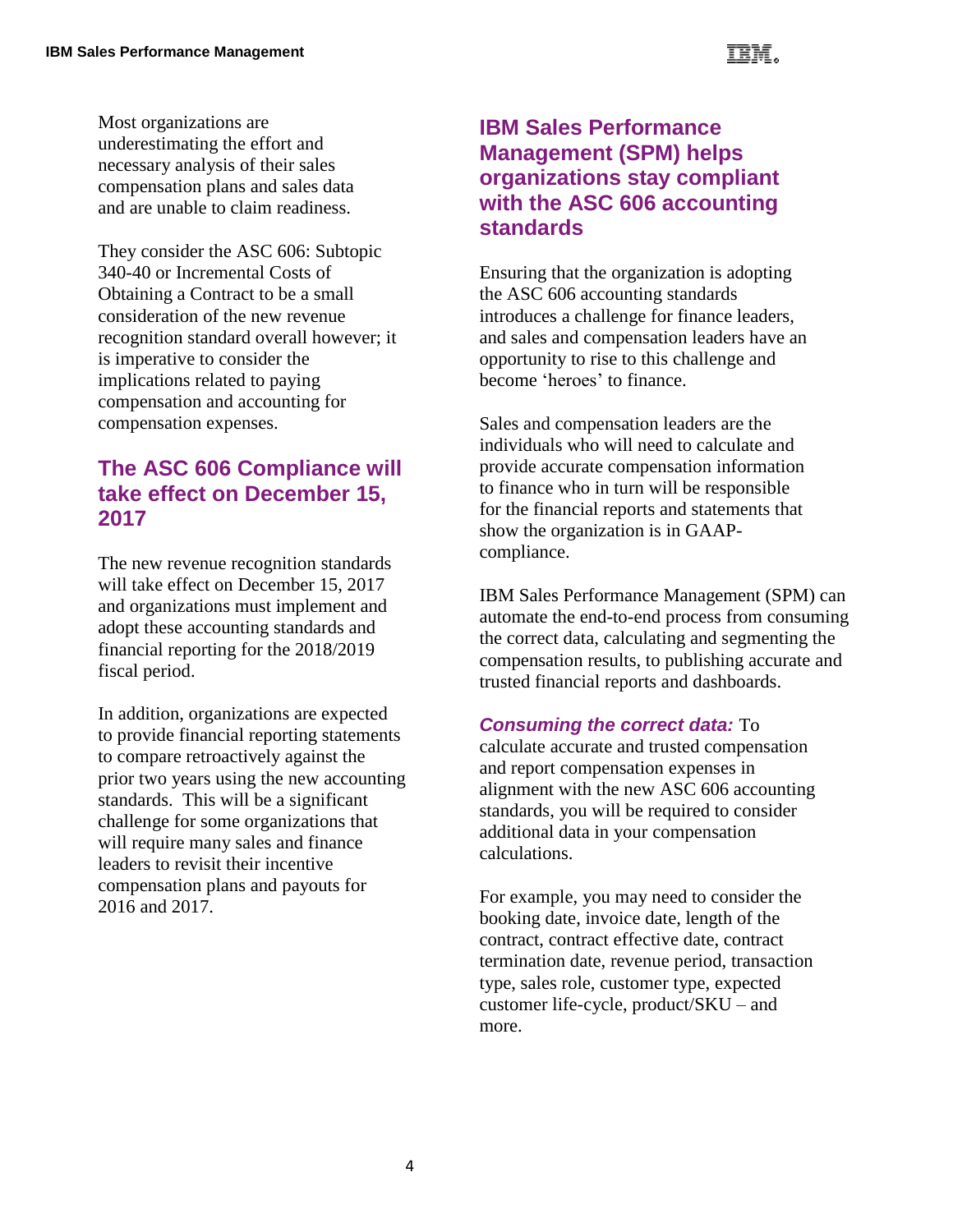

IBM Sales Performance Management includes an extendable data model that allows organizations to create additional data fields in their model, import data through an easy to use wizard, automate/schedule the data feeds, and transparently consume the correct data that is needed to calculate and publish the financial reports necessary to meet the ASC 606 accounting standards and GAAP-compliance.

#### *Calculating and segmenting the compensation results:* Although the

design of the sales incentive compensation plans will not necessarily change, the calculations will need to include additional data in order to segment the calculations at the appropriate level of detail to meet the financial reporting requirements for ASC 606 and GAAP-compliance.

For example, the calculations may need to be able to produce results that are segmented by the customer contract date, the contract length, the amount of commission expense at the time of booking, the amount of commission expense each month or quarter. This level of detail in calculating compensation will be required by finance to allow for financial reporting and auditability.

IBM Sales Performance Management includes a calculation engine that allows the flexibility to create calculations that produce detailed results by any desired data segmentation.

The Excel-like formulas makes it easy to construct calculations quickly using familiar syntax. Calculations in the model produce accurate and trusted results that can be used to build the necessary financial reports and dashboards.

#### *Publishing accurate and trusted financial reports and dashboards:*

Accurate and trusted calculation results are the foundation of publishing the appropriate reporting and dashboards related to commission expense that finance will depend upon to produce any financial reports and statements.

IBM Sales Performance Management includes reporting and dashboard capabilities that allow you to design custom, branded, and well-formatted reports that are specific to your organization design guidelines.

Reports can be configured and personalized for each user across the enterprise including sales and finance. Finance leaders simply sign into the IBM SPM portal to access the information they need for reporting incentive compensation expenses in alignment with the ASC 606 accounting standards while ensuring GAAPcompliance.

#### **Contact IBM to learn more**

To learn more about IBM Sales Performance Management solutions and how IBM can help you meet the new ASC 606 accounting standards, [contact](ttps://www.ibm.com/marketing/iwm/iwm/web/signup.do?source=swgmail-ba&S_TACT=101KR27W) your IBM sales representative or visit [ibm.com\spm.](http://www.ibm.com/analytics/us/en/business/sales-performance-management)